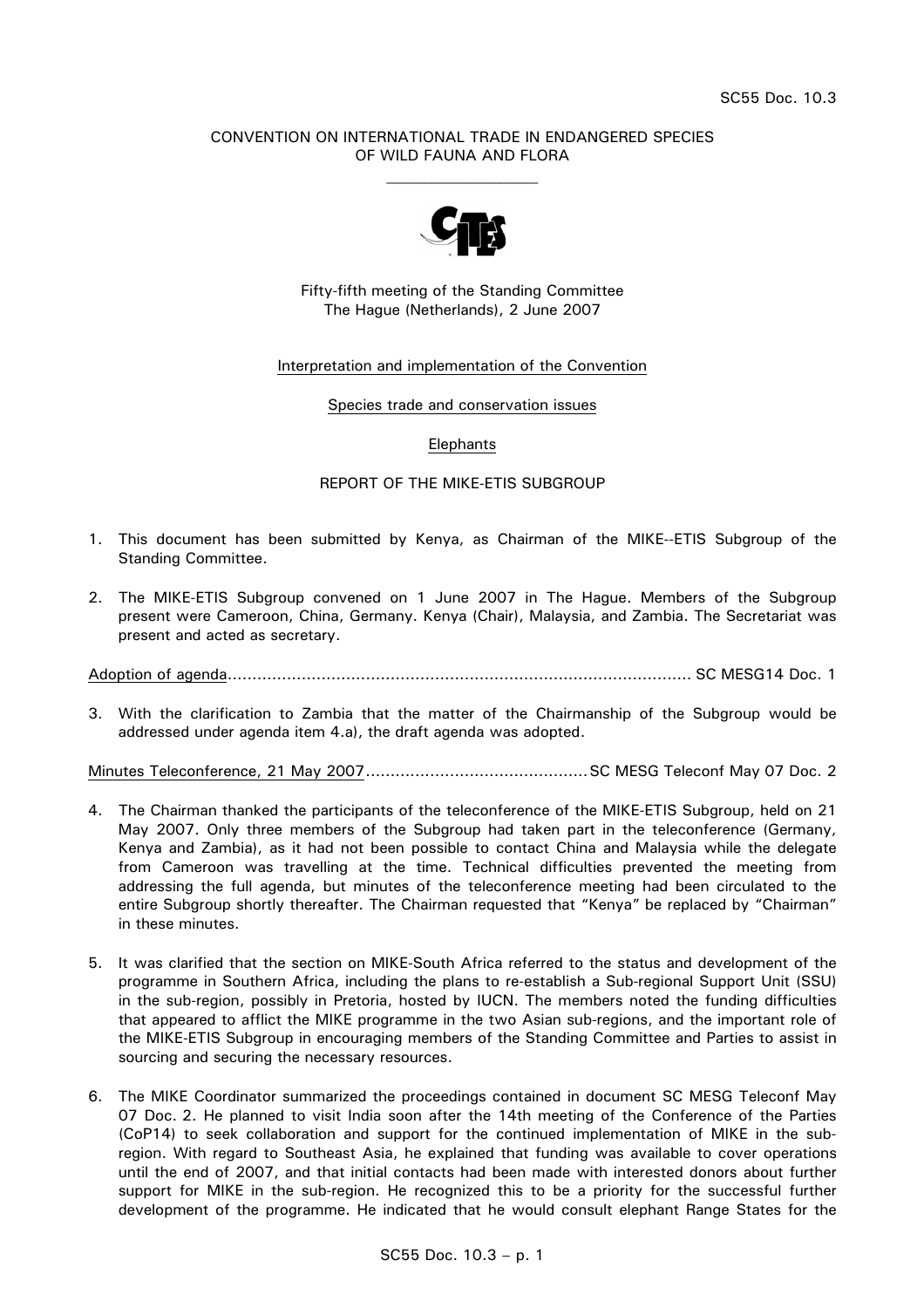further strengthening and development of MIKE, and reiterated the need of cooperation amongst range States to make MIKE a more self-sustaining programme.

7. The Chairman stressed the need of commitment towards making MIKE a vibrant and successful monitoring programme, and the need to hold frequent meetings of the Subgroup in its support. He further stated that the Subgroup should look into the institutional arrangements and sustainability of MIKE, emphasizing in this regard the importance of having full operational SSUs and Sub-regional Support Officers (SSOs).

# MIKE Baseline information

- 8. In connection with the MIKE Baseline information and the general operation of the MIKE programme, the Chairman questioned data flow and data quality control in instances where SSOs were absent for prolonged periods, such as had been the case for Southern Africa. It was explained that the SSO for Eastern Africa had taken over the role of the Southern Africa SSO after the departure of the latter, and had liaised with the wildlife authorities and National MIKE Officers in the sub-region to obtain the data required for the baseline. Zambia confirmed that the data flow had not suffered from these circumstances. In the case of Asia, the baseline information had largely been collected prior to the recent resignation of the SSOs, with the remainder having been obtained by the Central Coordination Unit (CCU) through direct collaboration with national MIKE officers. The MIKE CCU maintained a database of all relevant MIKE National Officers and Steering committee members to this effect. The Chairman reiterated the need to have the institutional arrangements for all SSUs and data verification processes put in place.
- 9. The MIKE Coordinator indicated that the necessary data and preliminary analysis thereof to meet the Standing Committee's definition of the MIKE Baseline information had now been achieved for 51 sites in Africa and 20 in Asia, including all sites that had originally been selected for the Baseline definition.
- 10. The Chairman noted that the MIKE Technical Advisory Group (TAG) needed to guide the entire analytical process of the MIKE Baseline information because the members of the Subgroup were not necessarily technical experts. The MIKE Coordinator confirmed that the role of the TAG with regard to the Baseline information was contained in their Terms of Reference in Notification No. 2006/040 and the data handling, access and release policy and protocols agreed to by the MIKE programme in 2002. These requested the MIKE TAG to oversee the design, testing, modifications and improvements to the analytical framework and the analytical process. The approaches for undertaking the preliminary analysis had been reviewed at a TAG meeting in July 2006, and the MIKE TAG had received copies of the Baseline report for their comments prior to the 55th meeting of the Standing Committee.
- 11. Cameroon stated that the main concern of the Standing Committee at its previous meeting had been the lack of data in certain Asian and African sites, and not the role of the TAG or the temporary lack of SSOs in certain sub-regions. Cameroon noted that a new MIKE team was in place, that the missing information had been collected and analyzed using standard statistical techniques, and the definition of the Baseline information as agreed by the Standing Committee had therefore been met. It encouraged the MIKE monitoring programme to move forward. China supported the statements of Cameroon, congratulating those participating in the MIKE programme for having collated the necessary information and for their implementation of such a complex programme.
- 12. While acknowledging that the majority of the Subgroup considered that the MIKE Baseline information had been completed, Kenya expressed concern about the lack of full review by the members of the TAG of document SC55 Doc. 10.2 (Rev. 1). It insisted that the role of the TAG in further analysis and data collection needed to be maintained and strengthened.

### Next meeting of the Standing Committee MIKE-ETIS Subgroup

13. The Chairman expressed his intention to convene the Subgroup on 15 June immediately after SC56 in order to discuss the running of the Subgroup between SC56 and SC57.